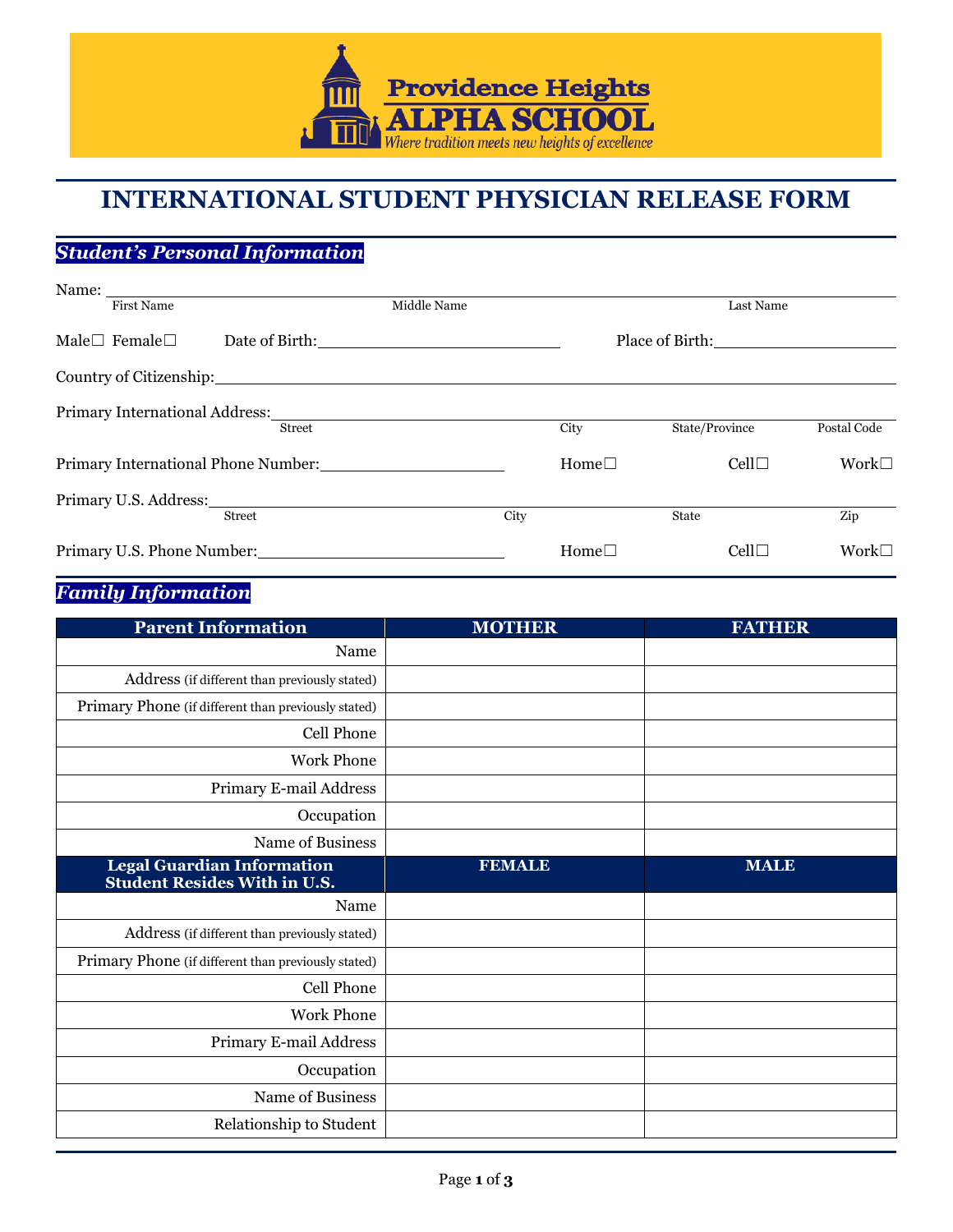

### *Student Health Information*

|                                                                                                                                                                                                                                                                                                                                                       | Health Insurance Provider: New York 1988 and 2008 and 2008 and 2008 and 2008 and 2008 and 2008 and 2008 and 20                                                                                                                 |  |  |  |
|-------------------------------------------------------------------------------------------------------------------------------------------------------------------------------------------------------------------------------------------------------------------------------------------------------------------------------------------------------|--------------------------------------------------------------------------------------------------------------------------------------------------------------------------------------------------------------------------------|--|--|--|
|                                                                                                                                                                                                                                                                                                                                                       |                                                                                                                                                                                                                                |  |  |  |
| Policy Number: 2000 and 2000 and 2000 and 2000 and 2000 and 2000 and 2000 and 2000 and 2000 and 200                                                                                                                                                                                                                                                   | Agreement Number:                                                                                                                                                                                                              |  |  |  |
| The applicant does $\Box$ does not $\Box$ have hospitalization coverage                                                                                                                                                                                                                                                                               |                                                                                                                                                                                                                                |  |  |  |
| Applicant's medical history or problems (e.g. allergies, diabetes, color blindness, convulsive disorders, and serum<br>sensitives): the contract of the contract of the contract of the contract of the contract of the contract of the contract of the contract of the contract of the contract of the contract of the contract of the contract of t |                                                                                                                                                                                                                                |  |  |  |
|                                                                                                                                                                                                                                                                                                                                                       | Applicant's current medications: Notice of the set of the set of the set of the set of the set of the set of the set of the set of the set of the set of the set of the set of the set of the set of the set of the set of the |  |  |  |
|                                                                                                                                                                                                                                                                                                                                                       |                                                                                                                                                                                                                                |  |  |  |
|                                                                                                                                                                                                                                                                                                                                                       | ,我们也不会有什么?""我们的人,我们也不会有什么?""我们的人,我们也不会有什么?""我们的人,我们也不会有什么?""我们的人,我们也不会有什么?""我们的人                                                                                                                                               |  |  |  |
|                                                                                                                                                                                                                                                                                                                                                       |                                                                                                                                                                                                                                |  |  |  |
| <b>Emergency Contact Information</b>                                                                                                                                                                                                                                                                                                                  |                                                                                                                                                                                                                                |  |  |  |
| Name:                                                                                                                                                                                                                                                                                                                                                 | Phone Number: 2008                                                                                                                                                                                                             |  |  |  |
| Name: Name and the set of the set of the set of the set of the set of the set of the set of the set of the set of the set of the set of the set of the set of the set of the set of the set of the set of the set of the set o                                                                                                                        | Phone Number: National Science of the Muslim Contract of the Muslim Contract of the Muslim Contract of the Muslim Contract of the Muslim Contract of the Muslim Contract of the Muslim Contract of the Muslim Contract of the  |  |  |  |
| <b>Emergency Dismissal Information</b>                                                                                                                                                                                                                                                                                                                |                                                                                                                                                                                                                                |  |  |  |
|                                                                                                                                                                                                                                                                                                                                                       | In case of illness, or emergency early dismissal due to inclement weather or any unforeseen circumstances, please release                                                                                                      |  |  |  |

the above named student to:

A Ride the bus home<br>B Pick up by authoriz Pick up by authorized person:

Name Phone Number

#### *Physician's Release*

The above named child has been examined and I certify that he/she may participate in physical education class, swim class, and athletic activities.

| Name of Physician:      |  |  |
|-------------------------|--|--|
|                         |  |  |
| Signature of Physician: |  |  |
|                         |  |  |
| Date:                   |  |  |
|                         |  |  |